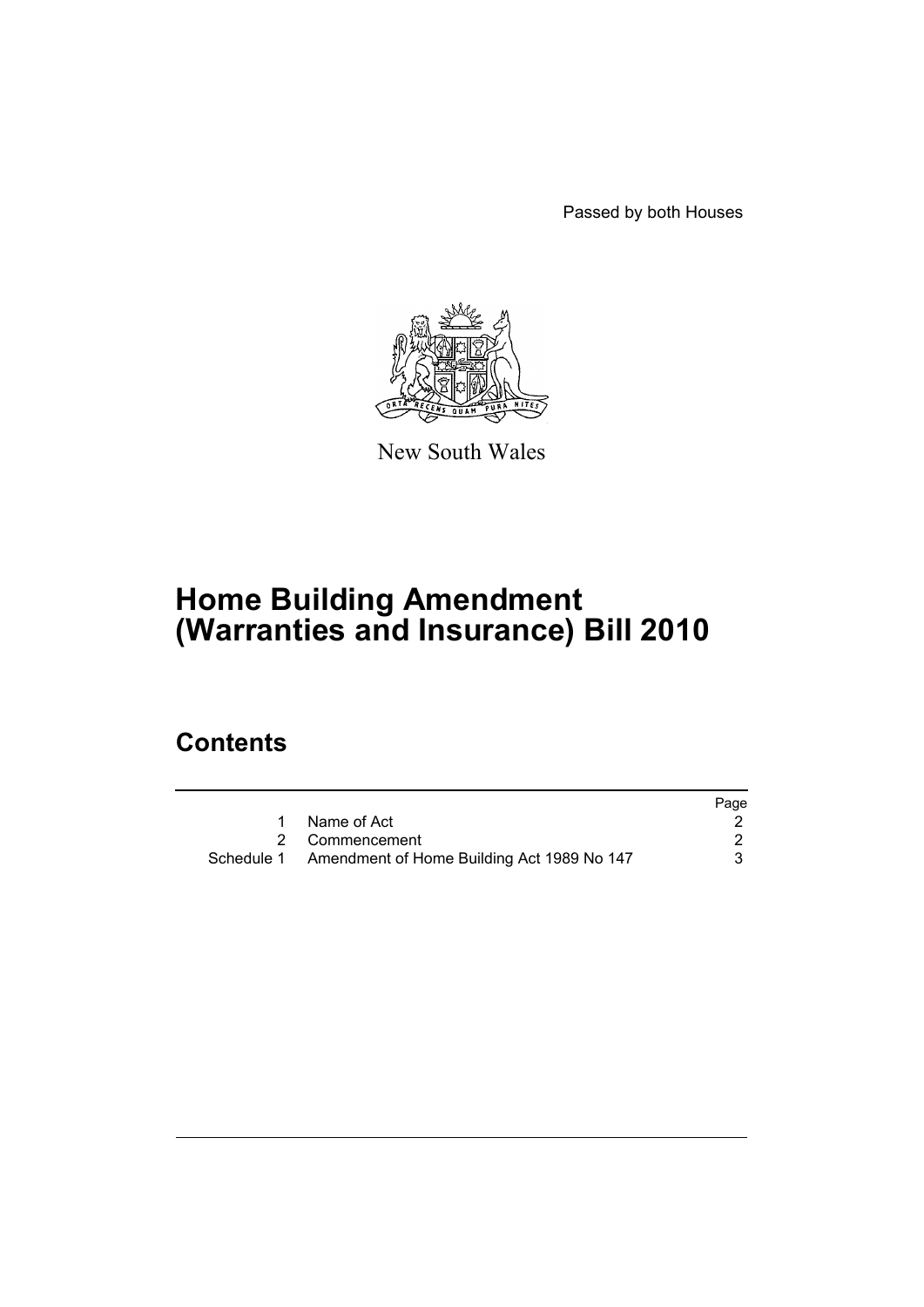*I certify that this public bill, which originated in the Legislative Assembly, has finally passed the Legislative Council and the Legislative Assembly of New South Wales.*

> *Clerk of the Legislative Assembly. Legislative Assembly, Sydney, , 2010*



New South Wales

# **Home Building Amendment (Warranties and Insurance) Bill 2010**

Act No , 2010

An Act to amend the *Home Building Act 1989* with respect to entitlements to the benefits of statutory warranties and insurance; and for other purposes.

*I have examined this bill and find it to correspond in all respects with the bill as finally passed by both Houses.*

*Assistant Speaker of the Legislative Assembly.*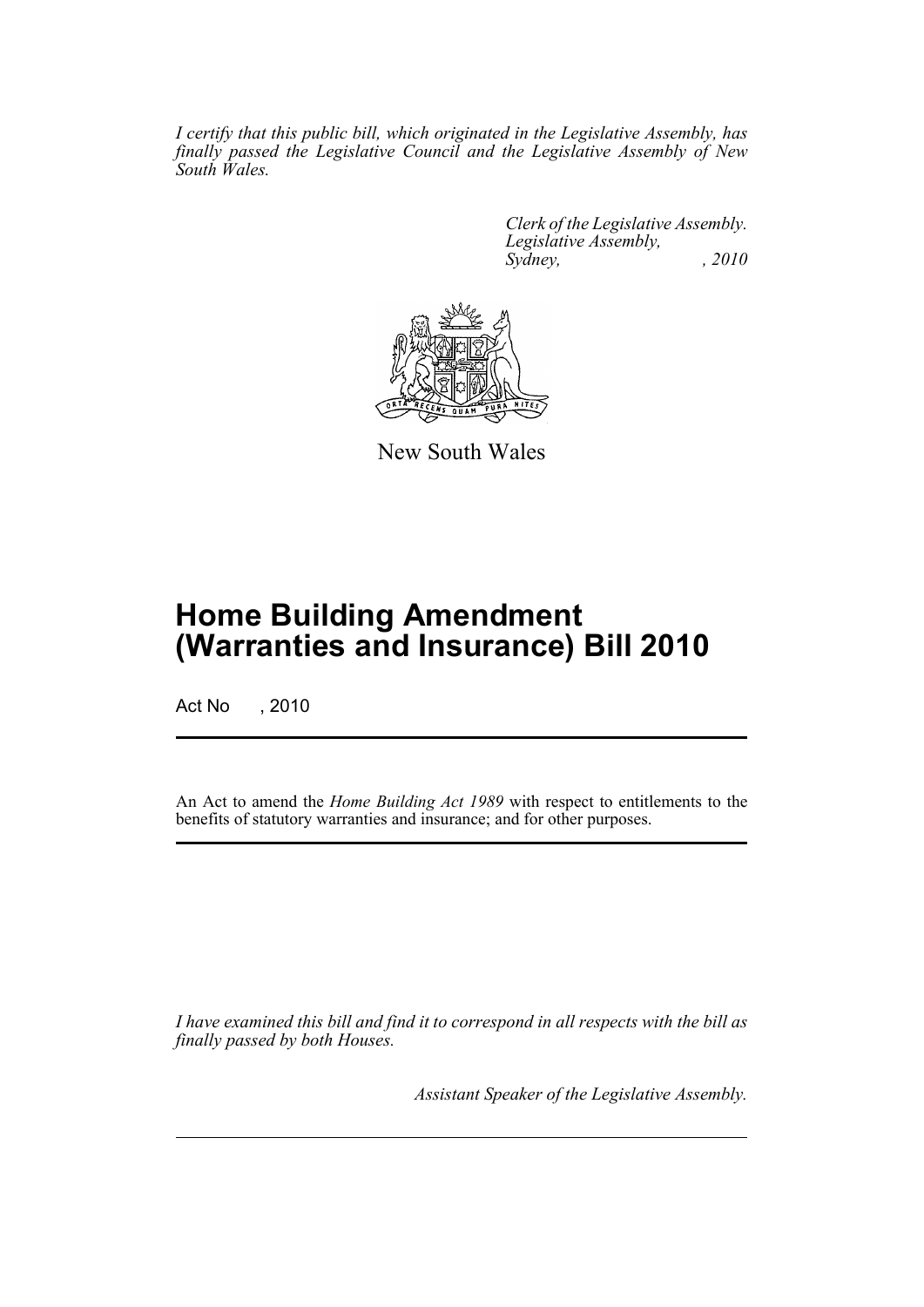# <span id="page-2-0"></span>**The Legislature of New South Wales enacts:**

# **1 Name of Act**

This Act is the *Home Building Amendment (Warranties and Insurance) Act 2010*.

# <span id="page-2-1"></span>**2 Commencement**

This Act commences on the date of assent to this Act.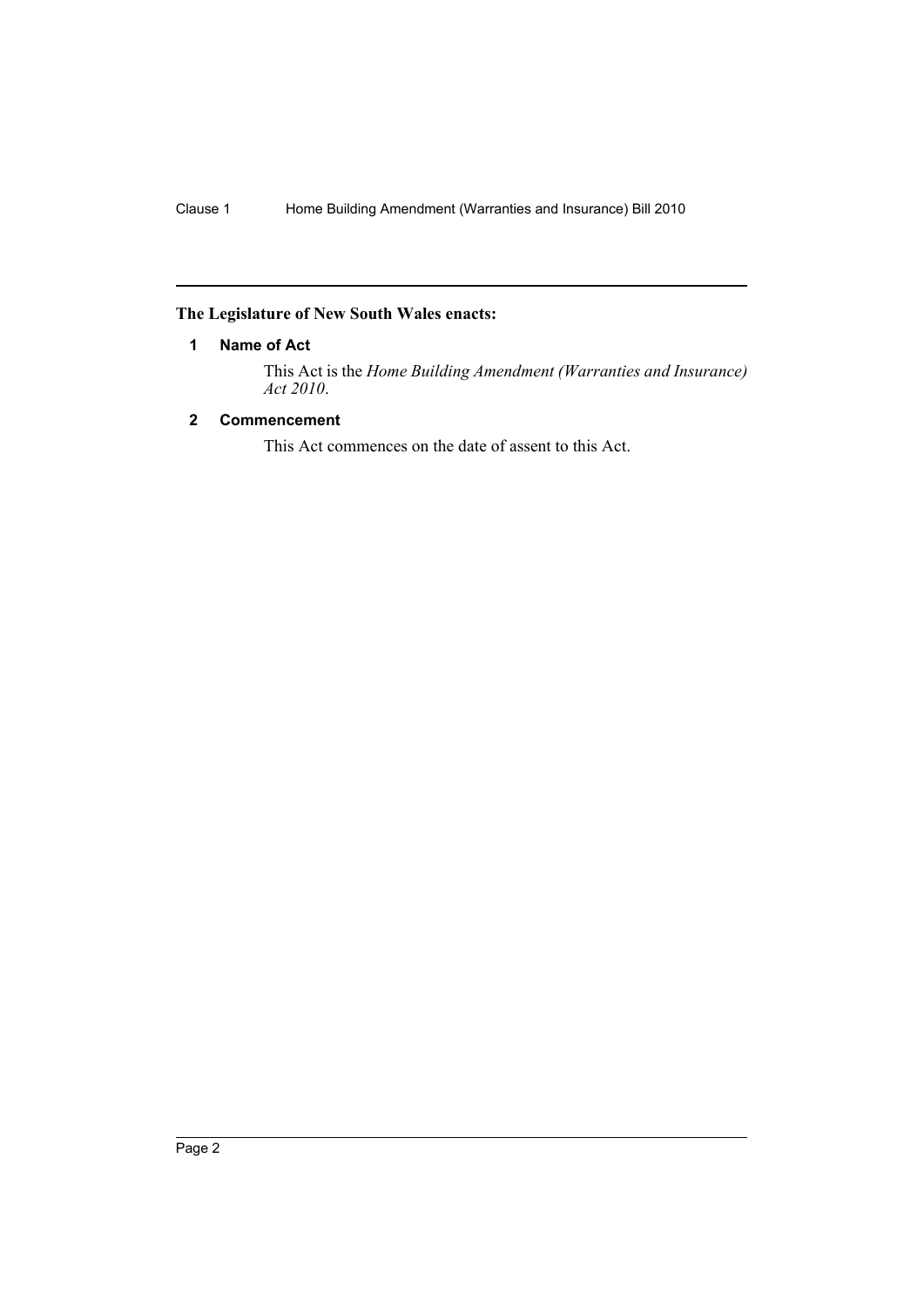Amendment of Home Building Act 1989 No 147 **Schedule 1** Schedule 1

# <span id="page-3-0"></span>**Schedule 1 Amendment of Home Building Act 1989 No 147**

#### **[1] Section 3 Definitions**

Insert in alphabetical order in section 3 (1):

*non-contracting owner*, in relation to a contract to do residential building work on land, means an individual, partnership or corporation that is the owner of the land but is not a party to the contract and includes any successor in title to the owner.

*owner* of land means the only person who, or each person who jointly or severally, at law or in equity:

- (a) is entitled to the land for an estate of freehold in possession, or
- (b) is entitled to receive, or receives, or if the land were let to a tenant would be entitled to receive, the rents and profits of the land, whether as beneficial owner, trustee, mortgagee in possession or otherwise.

## **[2] Section 18D Extension of statutory warranties**

Insert after section 18D (1):

- (1A) A person who is a non-contracting owner in relation to a contract to do residential building work on land is entitled (and is taken to have always been entitled) to the same rights as those that a party to the contract has in respect of a statutory warranty.
- (1B) Subject to the regulations, a party to a contract has no right to enforce a statutory warranty in proceedings in relation to a deficiency in work or materials if the warranty has already been enforced in relation to that particular deficiency by a non-contracting owner.

# **[3] Section 18D (2)**

Omit the subsection. Insert instead:

(2) This section does not give a successor in title or non-contracting owner of land any right to enforce a statutory warranty in proceedings in relation to a deficiency in work or materials if the warranty has already been enforced in relation to that particular deficiency, except as provided by the regulations.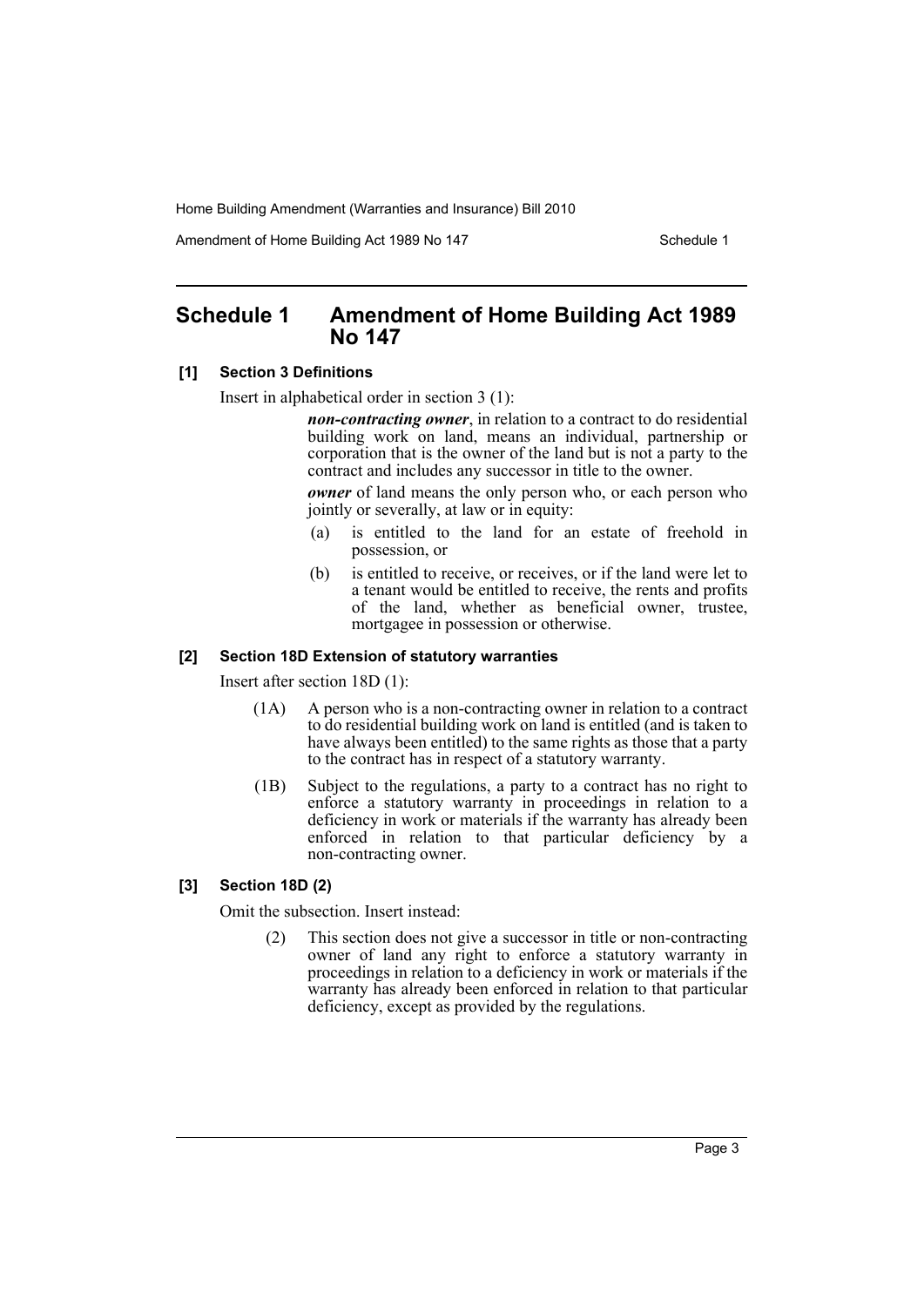Schedule 1 Amendment of Home Building Act 1989 No 147

### **[4] Section 92C**

Insert after section 92B:

#### **92C Operation of contract of insurance in relation to non-contracting owners**

- (1) If the holder of a contractor licence enters into a contract to do residential building work on land and a contract of insurance that complies with this Act is in force in relation to that work, the benefit of the contract of insurance is taken to extend (and to have always extended) to any non-contracting owner in relation to the land at the time the contract to do residential building work was entered into as if the non-contracting owner were a person on whose behalf the work is done.
- (2) Subsection (1) applies irrespective of whether or not the contract of insurance concerned contains a term to the same effect as that subsection.

#### **[5] Section 99 Requirements for insurance for residential building work**

Insert after section 99 (2):

- (2A) A provision of a contract of insurance providing cover for the benefit of a person on whose behalf work is done on land is to be read as providing (and to have always provided) for the same benefit in relation to a non-contracting owner of the land.
- (2B) Subsection (2A) applies irrespective of whether or not the contract of insurance concerned contains a term to the same effect as that subsection.

#### **[6] Section 101 Requirements for insurance by owner-builders and others**

Insert at the end of the section:

(2) In this section:

*contractor* means a person doing residential building work otherwise than under a contract to whom section 96 applies.

# **[7] Schedule 4 Savings and transitional provisions**

Insert at the end of clause 2 (1):

*Home Building Amendment (Warranties and Insurance) Act 2010*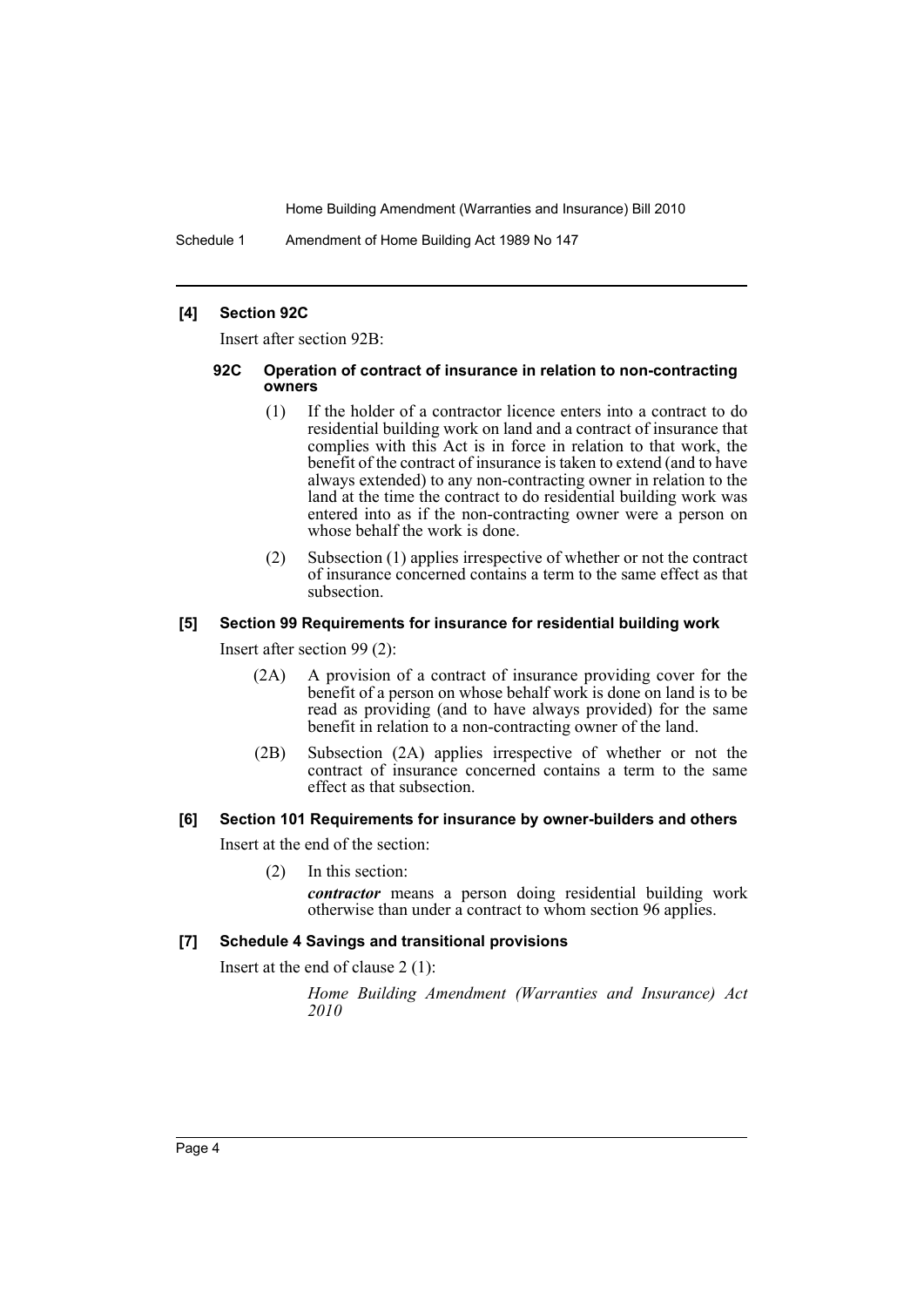Amendment of Home Building Act 1989 No 147 **Schedule 1** Schedule 1

## **[8] Schedule 4**

Insert at the end of the Schedule:

# **Part 18 Provisions consequent on Home Building Amendment (Warranties and Insurance) Act 2010**

## **99 Interpretation**

(1) In this Part:

*amending Act* means the *Home Building Amendment (Warranties and Insurance) Act 2010*.

*interim period* means the period commencing on 17 May 2010 (the date of the decision in the relevant judgment) and ending on the commencement of the amending Act.

*relevant judgment* means the decision of the New South Wales Court of Appeal in *Ace Woollahra Pty Ltd v The Owners—Strata Plan 61424 & Anor* [2010] NSWCA 101.

- (2) For the purposes of this Part, proceedings are not *finally determined* if:
	- (a) any period for bringing an appeal as of right in respect of the proceedings has not expired (ignoring any period that may be available by way of extension of time to appeal), or
	- (b) any appeal in respect of the proceedings is pending (whether or not an appeal is brought as of right).

# **100 Application of Part**

- (1) This Part prevails to the extent of any inconsistency with any other provision of this Schedule.
- (2) Regulations made under clause 2 of this Schedule may have effect despite any provision of this Part.

### **101 Relevant judgment and certain other proceedings unaffected**

The amendments made by the amending Act do not extend to or otherwise affect:

- (a) the relevant judgement, or
- (b) subject to clause 102 (3), any proceedings before a court or tribunal that are finally determined, or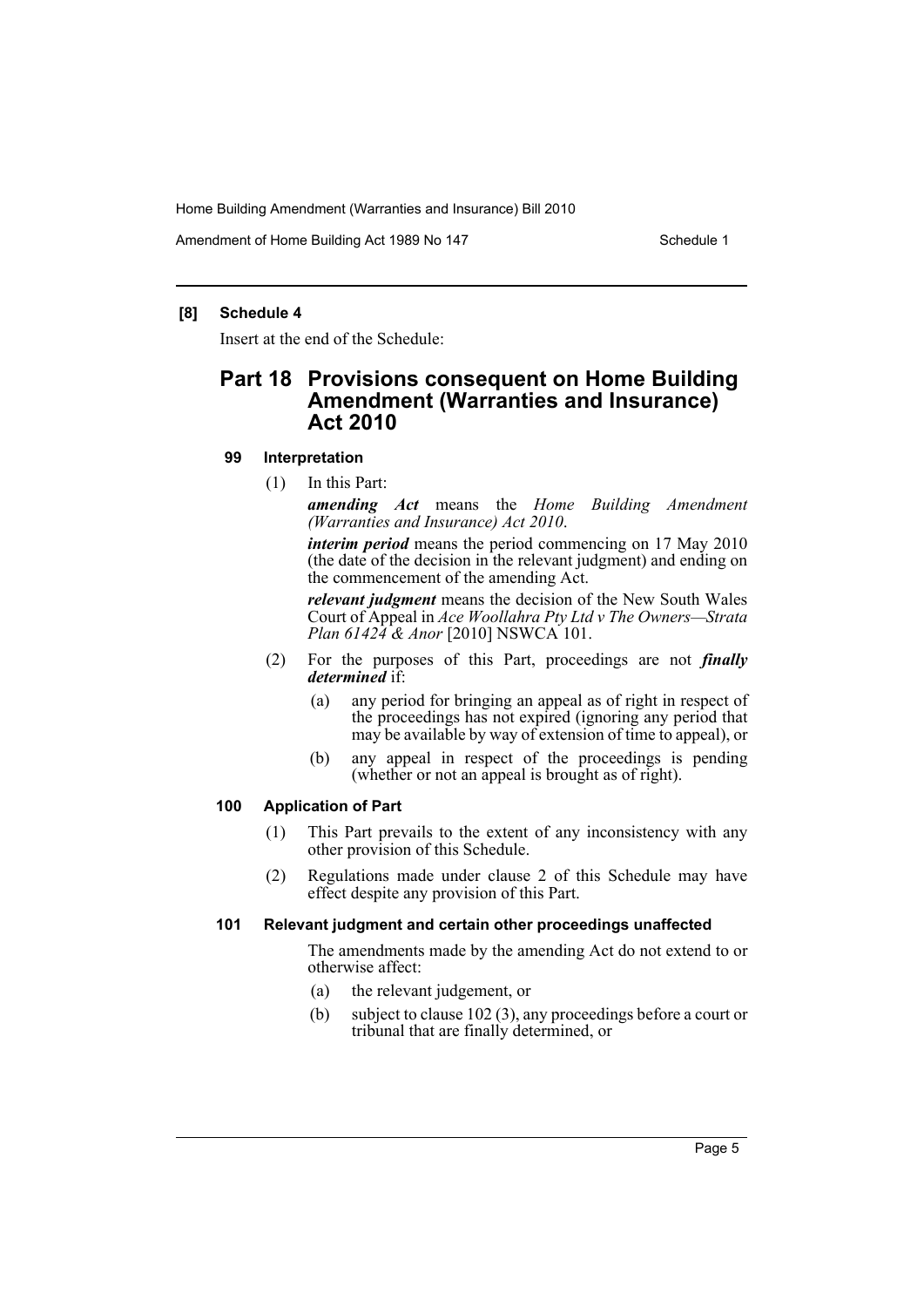Schedule 1 Amendment of Home Building Act 1989 No 147

(c) a decision of an insurer or the Building Insurers' Guarantee Corporation made before the commencement of the amendments that cannot be the subject of an appeal because of clause 65 of the *Home Building Regulation 2004*.

#### **102 Statutory warranties**

- (1) Section 18D (as amended by the amending Act) extends to a breach of a statutory warranty in relation to residential building work done on land owned by a non-contracting owner under a contract entered into before the commencement of the amending Act.
- (2) A non-contracting owner in relation to a contract to do residential building work on land who is entitled, on and after the commencement of the amending Act, to the benefit of a statutory warranty in relation to work done on the land may enforce the statutory warranty:
	- (a) subject to subclause (3), in proceedings commenced in accordance with Part 2C on or after the commencement of the amending Act, or
	- (b) in proceedings commenced by the non-contracting owner, but not finally determined, before the commencement of the amending Act to enforce the same statutory warranty.
- (3) A non-contracting owner in relation to a contract to do residential building work on land who:
	- (a) is entitled to the benefit of a statutory warranty under section 18D in relation to a particular deficiency in work done on the land, and
	- (b) was found, in proceedings under Part 2C that were finally determined during the interim period, not to be entitled to enforce the same statutory warranty for that particular deficiency solely because the owner was not a party to the contract,

may enforce the same statutory warranty in proceedings subsequent to the earlier unsuccessful proceedings that are brought within 6 weeks after the commencement of the amending Act.

(4) Nothing in this clause authorises or permits a non-contracting owner who was a party in proceedings the subject of the relevant judgment to bring subsequent proceedings under subclause (3).